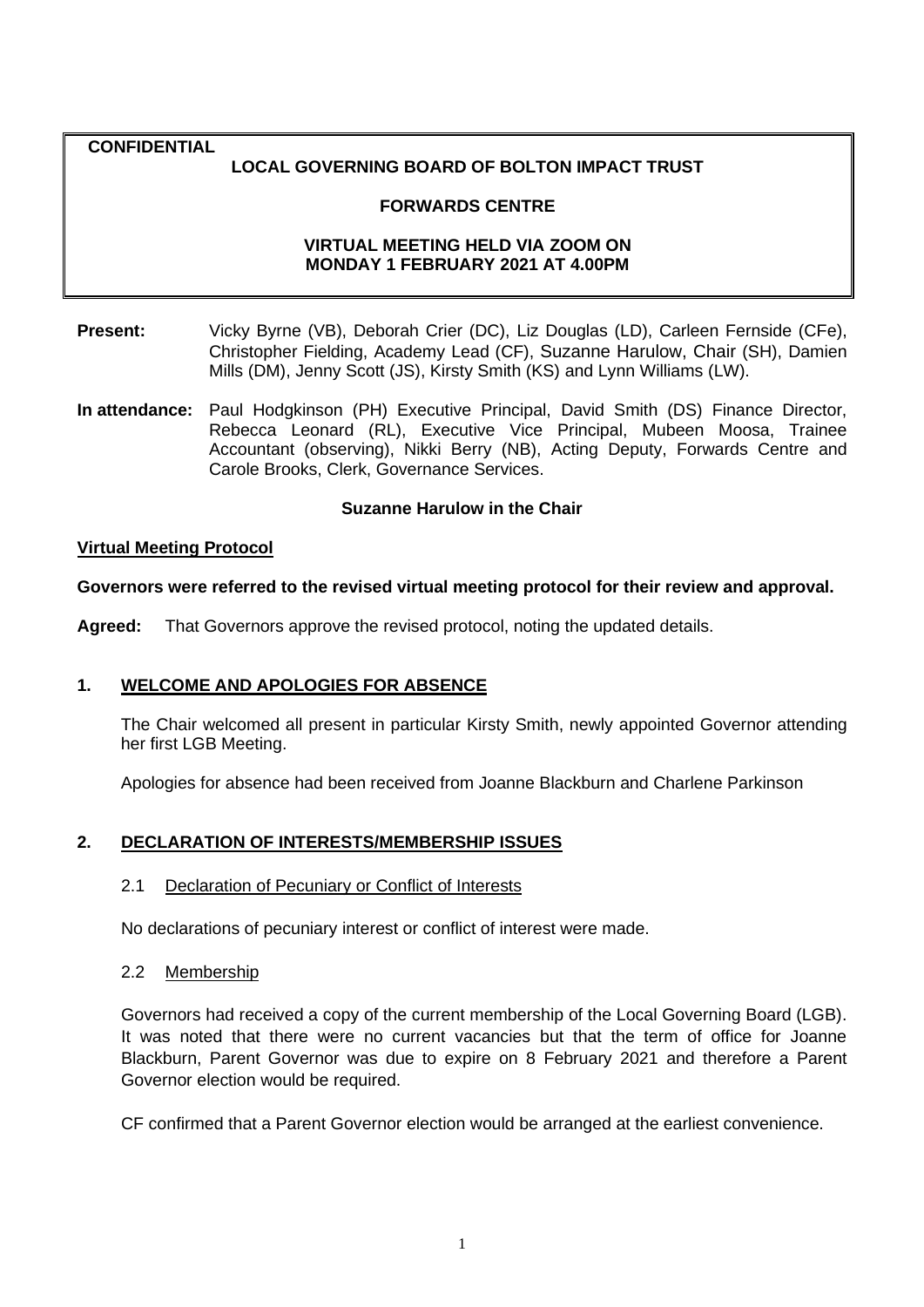A Governor asked if Joanne Blackburn could be approached to continue in the event that no other Parents put themselves forward, even though she no longer had any children attending the Forwards Centre.

The Clerk confirmed that providing a fair election had been held and no other parents had come Forwards, Mrs Blackburn could be approached to continue despite her not having any children currently attending the Forwards Centre as she was still 'a Parent'.

- **Action**: CF to make the necessary arrangements to hold a Parent Governor election and inform the Clerk of the outcome.
- **Agreed:** That in the event of an un-successful Parent Governor election, Joanne Blackburn be approached to ascertain if she was willing to continue for a further four-year term.

## **3. MINUTES/MATTERS ARISING OF THE LAST MEETING**

Governors had received the minutes of the last meeting held virtually on 15 October 2020 for their review and approval.

#### Matters Arising

#### 3.1 Link Governor appointment - Safeguarding

Further to the minutes of the last meeting, CF confirmed that an expression of interest had been received from Vicky Byrne for the position of link Governor for Safeguarding. CF therefore proposed that Vicky be appointed subject to LGB approval.

Governors discussed this matter and

**Agreed:** That Vicky Byrne be appointed as the Link Governor for Safeguarding

Governors confirmed that there were no other matters arising that were not already included on the agenda for the current meeting.

## **4. NOTIFICATION OF ITEMS FOR 'ANY OTHER BUSINESS'**

There were no items of 'Any other Business' notified at this point in the meeting.

## **5. ACADEMY LEADS REPORT**

Governors had received the Academy Leads Report prepared by CF which had been based mainly on the Autumn term 2020.

#### **Key Items included:**

- Summary/Introduction to the Autumn term 2020
- Quality of Education
	- **Implementation**
	- **Impact**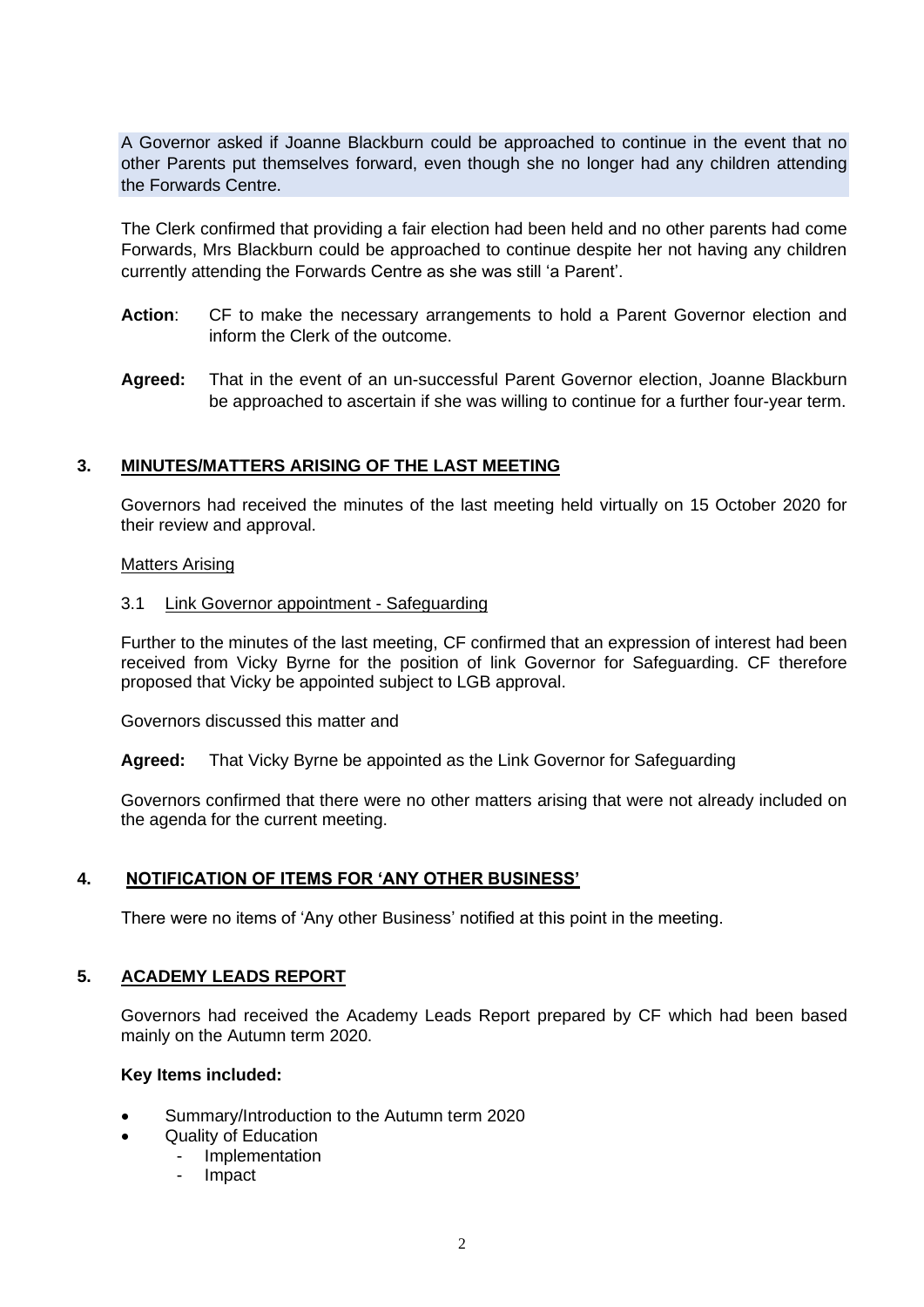- Progress Data
- Behaviour and Attitudes
	- **Attendance**
	- Bullying and Racism
- Personal Development
- Leadership and Management
- Staffing and Personnel
- Safeguarding
- Children Missing Education
- Health and Safety

CF Guided Governors through the details of his report noting the following:

#### Summary/Introduction

CF informed Governors that the Autumn term 2020 had been unusual, however, all pupils and staff members were welcomed back. Data collection processes continued with pupils being 'tracked' to establish any additional support that may be required. It was noted that in terms of progress, the majority of children had made 'at least' what the staff team had expected of them across the autumn term.

CF confirmed however, that the circumstances of the pandemic had impacted on pupil progress when looked at across the entire year. Following review and analysis, there was no specific pattern to be seen across the board. Staff applied the necessary support to meet the needs of each individual child.

## Data

Further to the details provided within the report CF confirmed that 21/22 pupils attending the Forwards Centre had an Education Health Care Plan (EHCP). Nikki Berry, Acting Deputy at the Forwards Centre had undertaken an evaluation of each plan to assess pupils needs confirming that a significant number of the pupils had Special Educational Needs (SEN) and required special school provision.

CF commended the staff team for all their hard work during these very challenging circumstances. It was to be noted that the whole curriculum in place at the Forwards Centre may be regarded as a 'catch up' curriculum.

#### Pupil numbers

CF informed Governors that during the Autumn term 2020 five pupils left to return to mainstream school but none were returned to special school provision. It was noted that some pupils were waiting for out of Borough Panel meetings, but none were being held at this time.

CF reported that pupil transition meetings had been held via Zoom for those pupils who were moving on to other provision. The LA had requested that the Forwards Centre retain some pupils to enable them to complete the work that had been missed due to the 'lockdown'.

Governors were informed that the Forwards Centre currently had 29 Pupils attending with 3 pupils due to leave in the near future and no new pupils expected. It was noted that during the first part of the Autumn term 2020 the Centre had not received any new pupil's but then pupil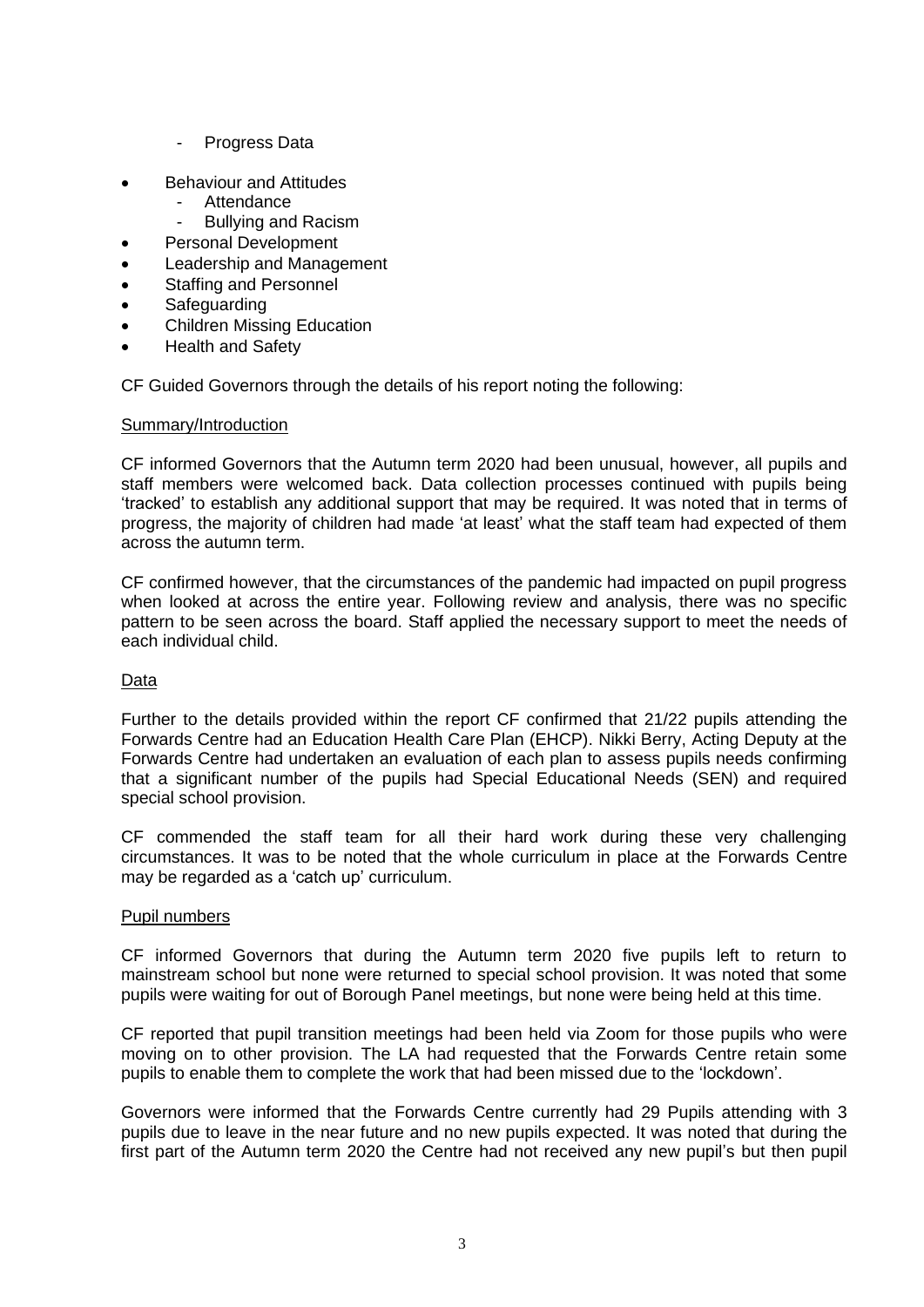numbers increased gradually with 1-2 new pupils arriving each week up until the current 'lock down'.

#### Children Missing Education **(confidential section)**

CF reported that one pupil was currently causing significant concern but could not be reported as 'missing in education' due to the current 'lockdown' situation as pupils were currently remaining at home. The pupil had stopped attending the Forwards Centre and as the staff team were unable to make contact a home visit was undertaken by a member of staff. Following the visit, it was ascertained that the family had moved to Bradford. DM stated that he was currently in liaison with Bradford Authority regarding this matter and had been advised by colleagues in Bradford, that the family had refused to engage.

CF explained that if no progress was made in the next 24 Hours, he planned to travel to Bradford to attempt contact and to ensure the well-being of the child.

RL commended the work undertaken by CF and DM in this matter and agreed that from both a safeguarding and a health and safety point of view, a visit as soon as possible was necessary.

CF referred to Health and Safety issues commending the work undertaken by Victoria Gavin, recently appointed by the Trust as Business Development Manager. It was noted that monthly update meetings were now held and following the implementation of the 'Every System', Health and Safety arrangements in place for the centre had been tightened up.

CF confirmed that this concluded the presentation of his report. Questions from Governors were invited.

LW referred to the number of pupils remaining at the Forward Centre expressing concerns regarding the number of pupils with significant SEN and EHCP who were not being moved on. It was noted that through the review process their position was required to be identified in order to be appropriately placed in a setting that would best meet their needs.

CF confirmed that it had been identified that the pupils required specialist provision but following LA advice they were currently unable to be moved on. It was noted that some recently arrived Year 6 pupils had the Forwards Centre named on their EHCP and therefore were required to stay until the end of the Academic year.

CF commended the work undertaken by Nikki in respect of the EHCP's. Nikki was in regular liaison with the LA's Special Needs Department regarding concerns with individual pupils.

LW noted that she understood the challenges faced in getting detail amended in this area and that sometimes additional pressure was required.

A discussion was held with Governors expressing concerns around the length of time pupils were remaining at the Forwards Centre when clearly a Special School could better meet their needs.

PH and CF noted that this issue had been raised and queried on a number of occasions. It was further noted that if pupils were to remain at the Forwards Centre for a longer period of time the curriculum would need to be broader for those subjected to the extended stay.

PH noted that under the current system pupils had to be excluded before they could be considered for the Forwards Centre. It was felt that pupils in these circumstances may have better outcomes if they were managed by AP before crisis point.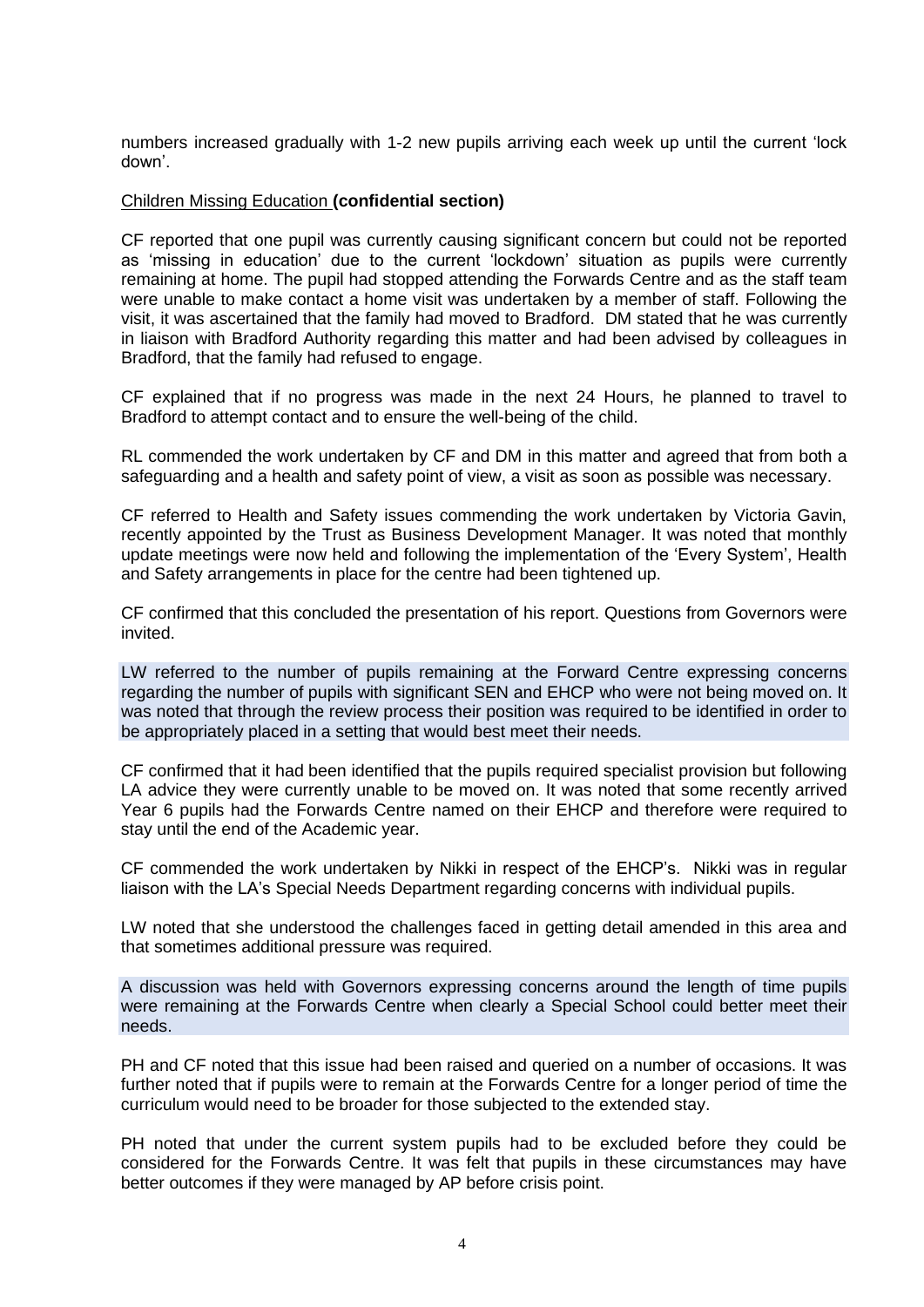PH discussed the consideration of BIT introducing a 'hybrid' provision to support SEN and EHCP Pupils. It was noted that this arrangement had been put in place successfully in another Authority. Governors were informed that discussions had been held with Paul Rankin and Sue Cornwell at Bolton LA and whilst consideration was given, nothing could progress at this moment in time due to the curriculum implications and the need to consult with Governors and other local schools. It was also to be noted that as the Forwards Centre was not currently a 'special school', it would be required to be re-named if a hybrid provision were to go ahead. This would involve consultation processes.

PH emphasised that this matter was in its infancy, nothing had or could be decided without Governors approval. Governors were to be assured that nothing would move forward in this matter without following the correct consultation processes.

LW referred back to the child that had moved to Bradford noting that if there was a safeguarding issue, they should be physically attending a school in Bradford.

CF explained that the child had been offered a place in mainstream school, but they had preferred to remain registered at the Forwards Centre. Regular communication had been made between the child and the staff at the Forwards Centre and work packs would be taken to him. It had been noted that they did not want to attend a school in Bradford.

A Governor asked how long it had been since the child had been physically seen in an 'eyes on' situation or if any other service or LA had made contact with them?

CF explained that the child had not been physically seen by a member of staff since the end of the autumn term. There were no other agencies involved as the child did not meet the required threshold.

DM reported that he had spoken to colleagues in Bradford about the child, but nothing was straight Forwards as the family were between two areas.

RL confirmed that the necessary LA's were aware of the situation but CF and the team at BIT were keen to remain in contact to ensure their well-being.

CF confirmed that he would make the necessary arrangements to undertake an 'eyes on' visit before the end of this week if the family could not be contacted.

Governors further discussed this matter expressing concern for the child's well-being. Governors commended the care and work undertaken to date but it was felt that they ought to be on roll and attending a school in their resident town.

PH stated that a meeting had been planned for later this week to further discuss this matter and who should have ownership of the statement in place.

CF thanked Governors for their support in this matter confirming that a visit to assess the child's well-being would be arranged this week. An update report would be provided to Governors at the next Meeting.

With no further questions CF concluded his report confirming that information relating to agenda items 5.1 to 5.6 within this item had been covered within the report.

**Action:** CF to provide Governors with an update on the progress made with the CME issue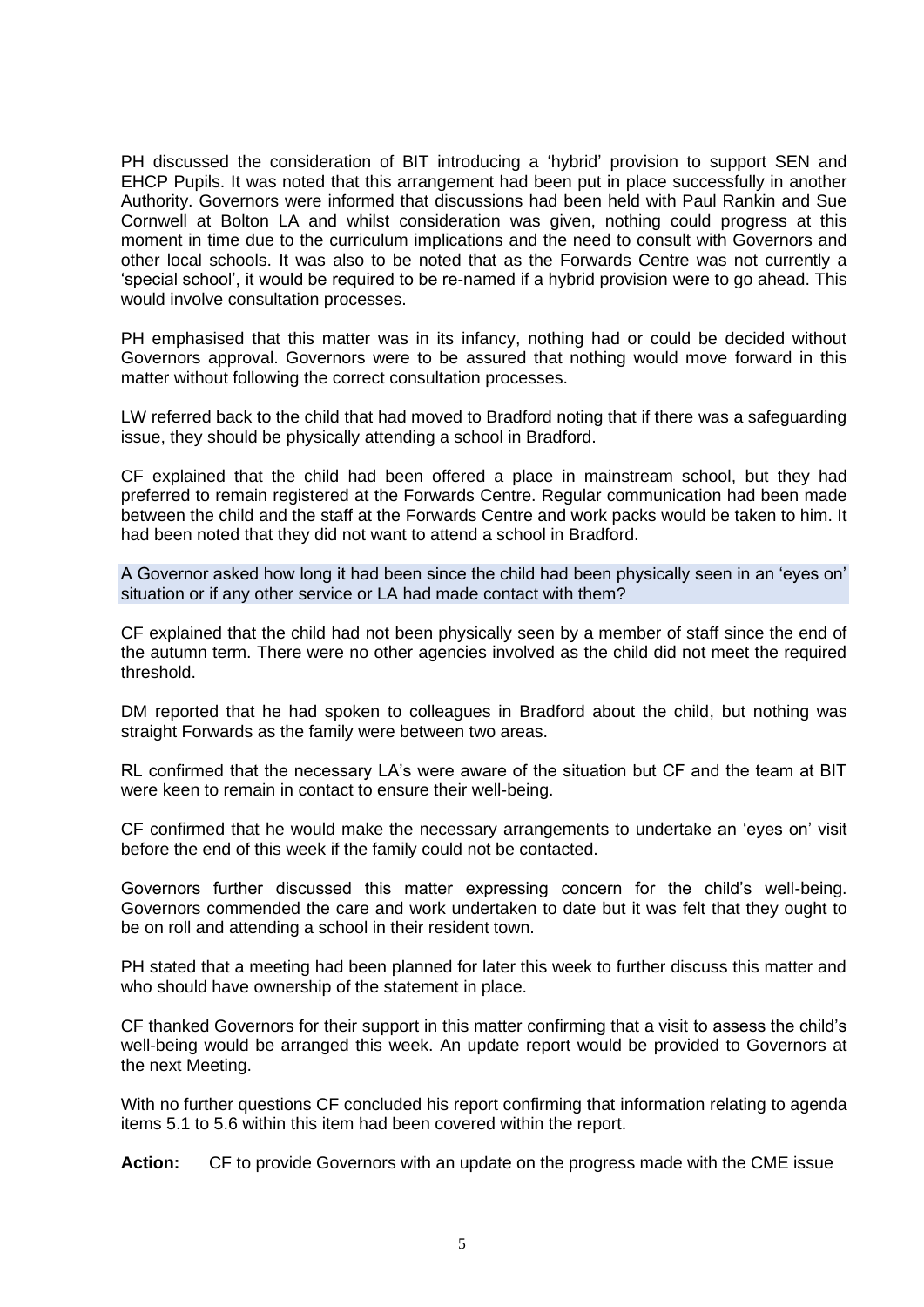**Agreed:** That Governors receive and note the contents of the Academy Leads report with thanks.

## **6. COVID RESPONSE**

PH reported that whilst new guidance had been received on the required arrangements to be made in response to the COVID-19 Pandemic it had not been overly clear in meeting the needs of BIT Alternative Provision. Therefore, alternative arrangements were put in place with a set of seven questions being compiled as presented on screen for Governors review.

The questions were as follows:

- 1. Is every child offered what is appropriate for them?
- 2. Are Parents and Carers in agreement with each decision?
- 3. Is every child safeguarded every day?
- 4. Is the Curriculum offered of a high quality?
- 5. Are we regularly reviewing our list of priorities?
- 6. Are staff contributing equally?
- 7. Is communication 'strong'?

PH confirmed that these questions had been shared and approved by the ESFA and the DfE. They had also been well received by colleagues at a recent webinar that PH had attended. PH explained that' if the answer was 'yes' to all questions, the required aspects had been covered effectively'.

PH referred to the circumstances of a 'lock down' informing Governors that in addition to the questions, a checklist proforma had been created, (as displayed on screen) this included relavent lines of enquiry to be responded to as appropriate.

PH confirmed that the Forwards Centre had engaged well with Parents/Carers providing them with an opportunity to ask questions, raise any concerns or make any comments on a weekly basis. Governors were to be assured that Parents/Carers would be listened to and any suggestions of improvements would be considered.

Governors were informed that RL and PH undertook baseline assessments to ensure that the decisions made across the Trust were correct. The following testing arrangements had also been put in place:

- Lateral flow test system set up at the start of the spring term.
- All staff at Lever Park had been vaccinated.
- 90% of pupils at the Forwards Centre had EHCP's and therefore very vulnerable. All staff at Park School Teaching Service had been vaccinated as the pupils in their care were of a very vulnerable nature including the need for end-of-life care for some pupils.

PH reported that staff well-being was always very important, but more so during these circumstances with regular communication being made to keep in touch.

PH referred to the financial concerns across the Trust noting that these had led to restructuring and consultation processes having to be put in place. It was noted that discussions were ongoing regarding the receipt of funding based on previous years pupil numbers. Advice had been taken from the ESFA in this matter, but this differed significantly from the advice received from the LA. Arrangements had therefore been made for PH to meet with Bernie Brown, Director of Children's Services to further discuss this matter.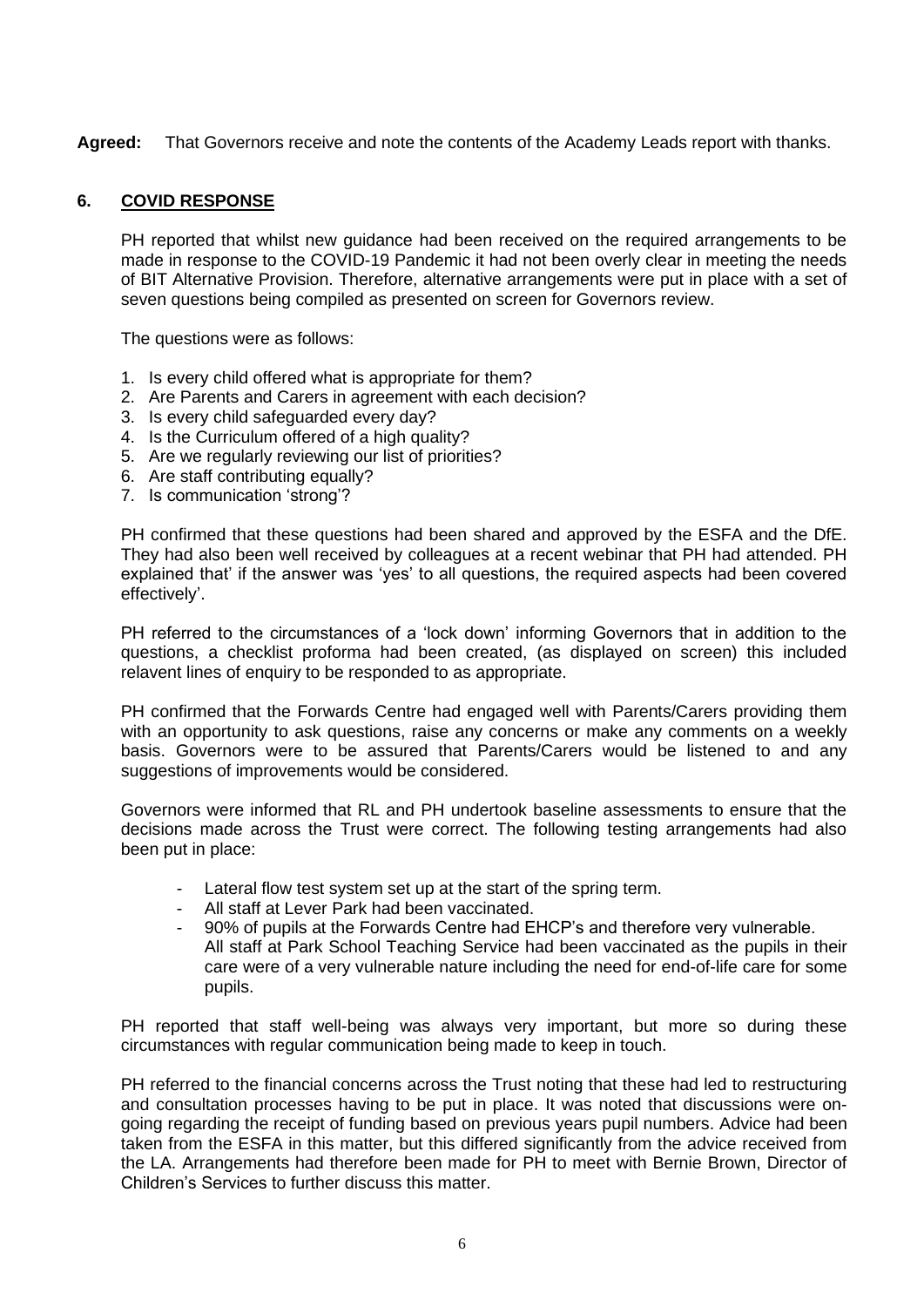PH commended the staff team noting how proud he was and how inspired he had been by how the team had responded and engaged with the current circumstances and embraced the new ways of working.

Governors were informed that regular meetings took place between PH, DS, CF and NB to ensure all were fully informed and updated.

A Governor referred to the allocation of free lap-tops and asked how many the Forwards Centre received and where from.

DS confirmed that he had not got the full breakdown to hand but could confirm that a significant number had been supplied by the DFE with an additional 44 having been received last week.

RL confirmed that it was thought that all pupils across the Trust now had access to a device. The devices allocated to those pupils who had now returned to the Centre or to Mainstream arrangements would be recovered.

PH assured Governors that the Trust were fully committed to managing all areas of concern as effectively as possible and would ensure that Governors were kept up to date with any progress regarding consultation processes and all matters raised earlier in the meeting.

#### **7. FINANCIAL REPORT**

Governors had received the financial report prepared by David Smith. DS invited Mubeen Moosa (MM), Trainee Accountant to present the report (on screen) guiding Governors through the details presented.

MM reported that the report was based upon transactions that have occurred in the period 1st September 2020 to 31st December 2020. Details had also been provided in relation to the projected spend for 2020/21.

MM referred to table 1 demonstrating that the Forwards Centre was projecting a deficit of £99,000 against a budgeted figure of £25,000. This had been due to the reduction in pupil numbers from around 40 pupils to 27 pupils due to the Pandemic and therefore resulting in a significant loss of income and an estimated reduction in top up income of £200,000 based on 13 less pupils.

#### Wider Trust Update

DS reported that across the wider Trust the reduced income was in excess if £1m with reductions expected to continue into the next academic year, 2021/22. Informal consultation processes had commenced in November 2020 with formal consultation commencing from today for one month until 1 March 2021.

In respect of the Forwards Centre:

- There was a need to reduce one teaching post and four Learning Mentor posts (including the vacant post).
- A voluntary severance programme was put in place inviting members of staff to express an interest resulting in three members of staff coming Forwards to request voluntary severance. The trust accepted and the members of staff in question left in December 2020.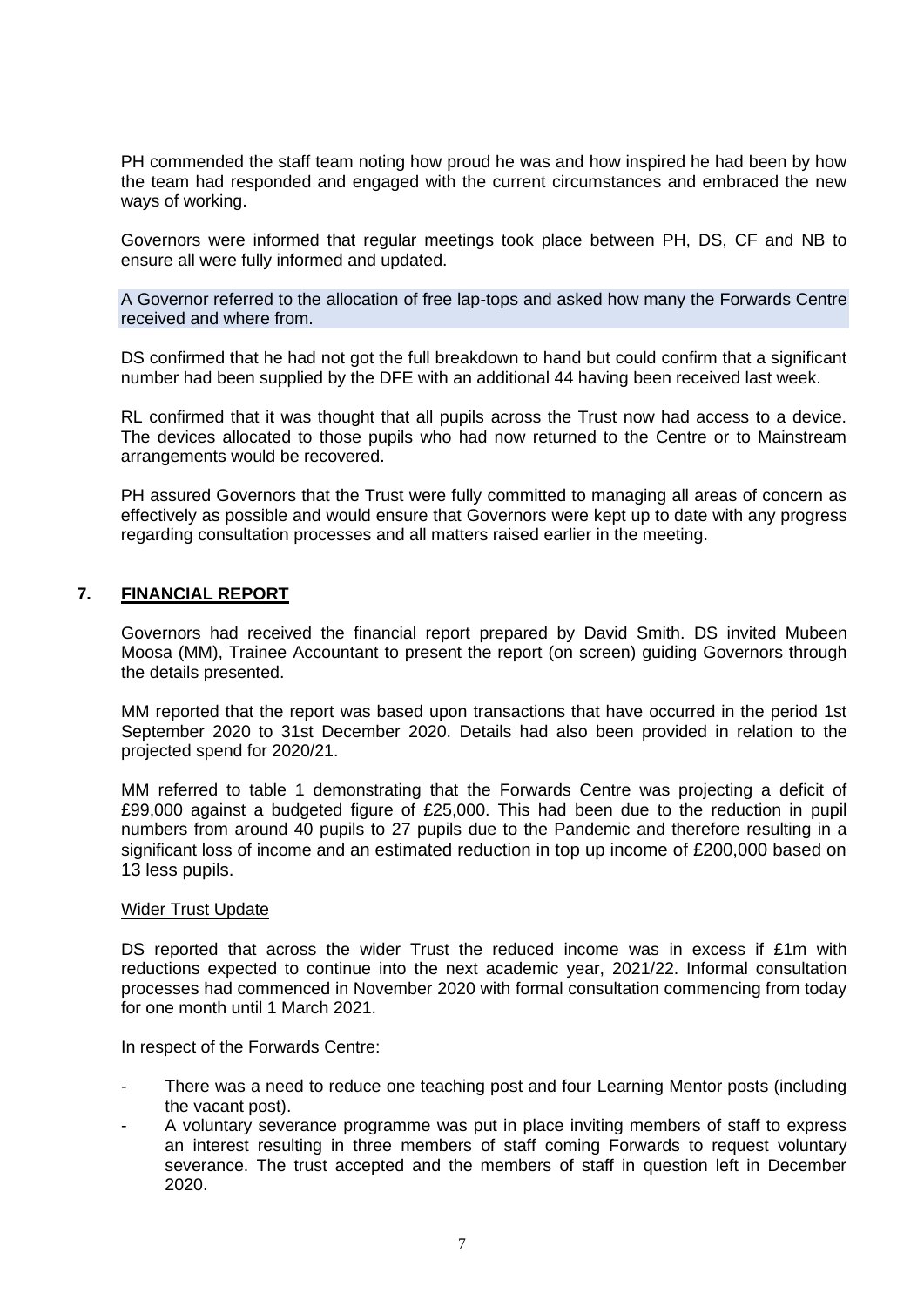- One post now remained, and the consultation process had been put in place to reduce the establishment. If this was approved, a selection process would then be required for implementation after Easter 2021.

PH reported that communication had been held with the ESFA regarding these circumstances. The advice provided was that it may be more beneficial to manage a smaller staff team, particularly in the current circumstances where pupil numbers were lower and then supplement the team with high quality agency staff as pupil numbers increased.

Governors were informed that consideration was being given to this suggestion. It was noted that whilst the Trust were required to be economical with the number of permanent staff on roll, it was important to ensure that the quality of provision was maintained. It was further noted that the agency used usually provided a high calibre of supply staff and many of them were familiar with the Forwards Centre.

**Agreed:** That Governors receive and note the details presented by DS and MM with thanks.

## **8. NOMINATED GOVERNOR ROLES**

#### 8.1 Chairs' Briefing

The Chair reported that they had attended the spring term Chairs' Briefing held virtually on Monday 25 January 2021 at 6.00 pm where the following items had been highlighted:

- Governance Services Update
- Spring Term Meeting Updates:
- Financial Management
- Updated Requirements re: Publication of Statutory Information
- The SEND Handbook
- DfE Governance Handbook 2020
- DfE Governance Role Descriptors
- Development Governing Virtually During Lockdown

#### 8.2 Partnership Meeting

The Clerk reported that the Partnership Meeting was to be held virtually on Monday 8 February 2021 at 6.30 pm.

The following matters would be highlighted:

- Belonging in Bolton A system response to Inclusion and Equity across Learning, Early Help, School Improvement and SEND Presented by Bernie Brown, Director of Children's Services
- Early Help Services in Bolton An overview of Early Help and the new arrangements: The Targeted Early Help Service and the Early Help Access Point Presented by Nicola Murphy, Senior Head of Service - Strategic Lead, Targeted Early Help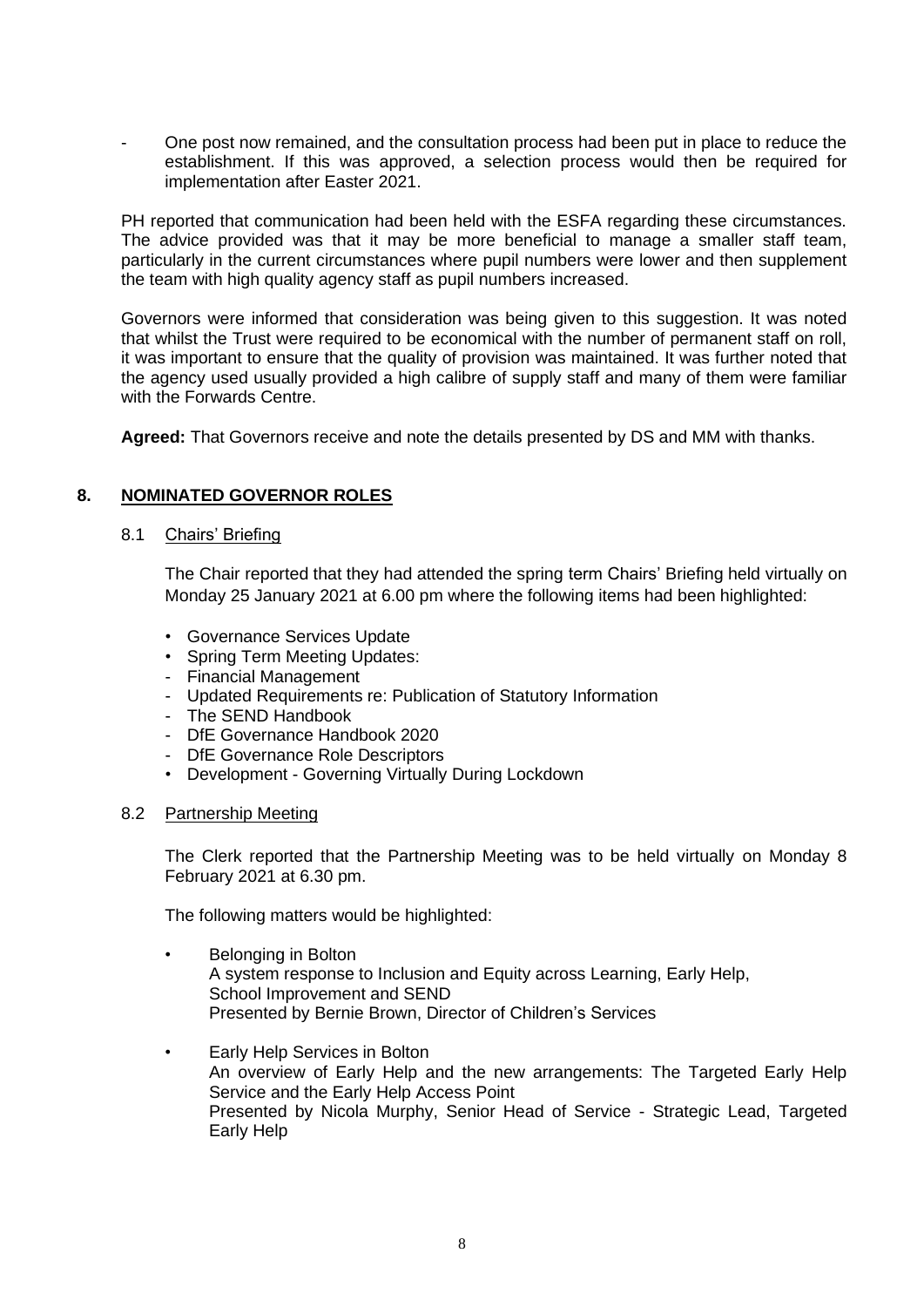LD, Nominated Governor confirmed that she would access the Meeting and provide an update report back to the LGB at the Summer term Meeting.

RL noted that she had also booked on to attend the Meeting on behalf of the Trust.

**Action:** LD to provide an update report to Governors at the summer term meeting.

#### 8.3 Link Governors Report on Training / Recent Training undertaken

RL referred Governors to access the Governance Services Website for information on the available training. It was recommended that Governors access as many courses that they could to enhance their Governance role, particularly whilst these were all being presented virtually due to the circumstances of the Pandemic and could therefore be accessed at a convenient time to suit each individual. Governors were asked to advise RL following completion of any Governance related training to enable her to update and maintain accurate Governor training records.

RL referred to the National Induction training for any newly appointed Governors and any Governor wanting refresher training, recommending that this be accessed. CF noted that he had attended this training as part of his new Governance role in another school and had found it very useful and informative. SH noted that she too had attended the course and found it very useful. It was noted that the second part of the course had lasted for three hours and would have benefitted from a short break. The Clerk would feed-back this information.

RL referred to the need for a Governor to attend the 'Managing Allegations' course, any Governors interested in undertaking this training were requested to liaise with RL.

RL reported that whilst there were a vast number of excellent courses made available by the LA, not all were as relevant to Alternative Provision (AP). Governors were requested to consider any training needs in order to up-skill and enhance their Governance role to further discuss with PH or RL who would endeavour to source courses to best meet their needs.

The Clerk encouraged all Governors to access as much training as was possible, in particular whilst it was being offered virtually.

RL referred to the updates to the Keeping Children Safe in Education (KCSIE) 2020 document and the Safeguarding proforma that had been circulated to all Governors following the last meeting. Governors were reminded to sign and return the declaration to confirm that they had both read and understood the recent updates to the KCSIE 2020 Document if not already done so.

LD confirmed that she had commenced the National Governance Training via Alliance Leadership as mentioned at the previous meeting. This was a one-year course and covered many areas of Governance.

#### **Action:**

i) RL to re-circulate the link to the Governance Services website in order for Governors to gain access all training opportunities.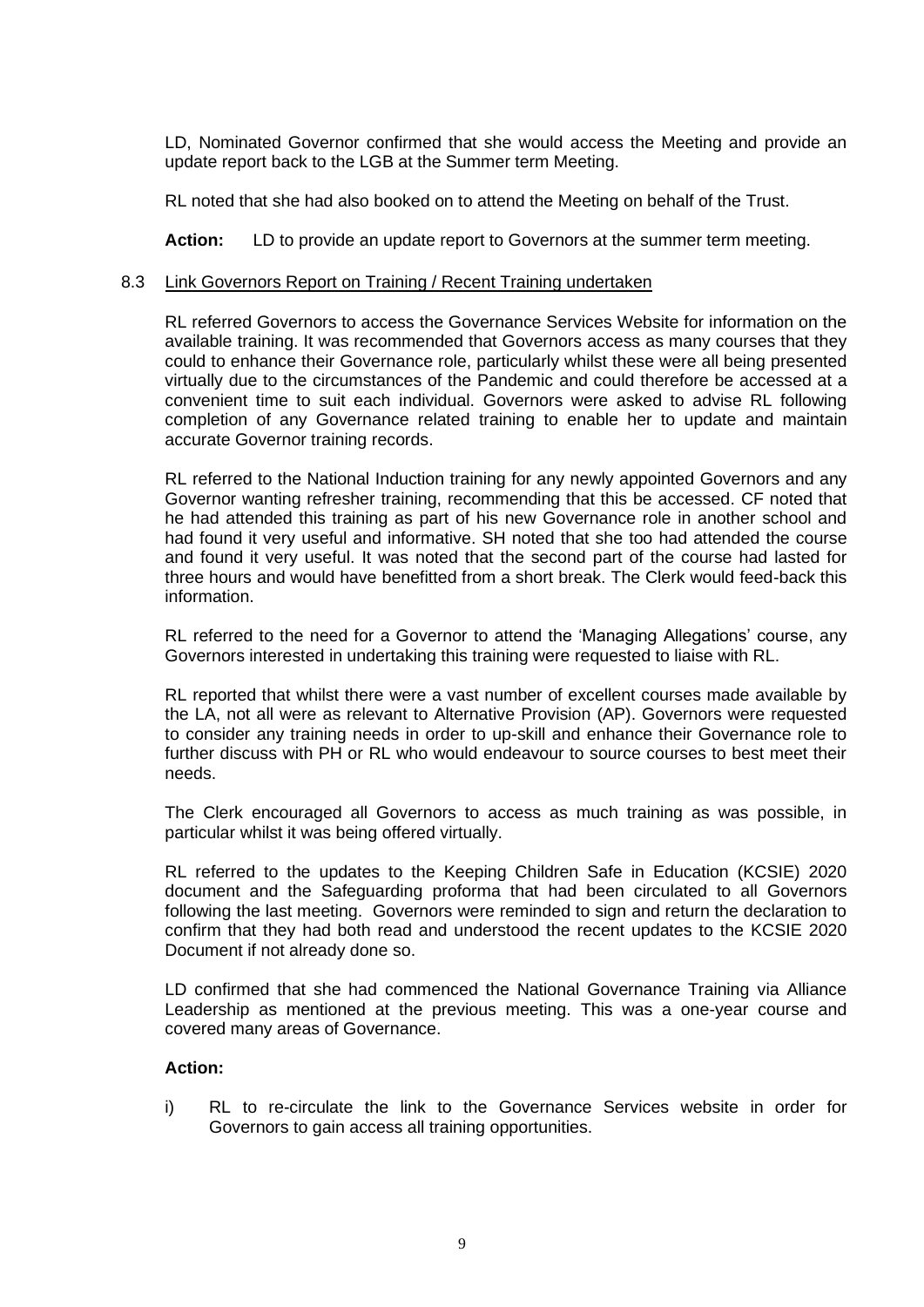- ii) Newly appointed Governors to access the National Induction Training and any other Governance related courses required to enhance their role.
- iii) All Governors to make the necessary arrangements to access suitable courses to widen their knowledge and enhance their Governance role.
- iv) Governors to consider accessing the 'Managing Allegations' training and liaise with RL to arrange.
- v) Those Governors that had not already done so to read Part 1 of the KCSiE document and return a signed copy of the declaration to RL to confirm that they had both read and understood it.

#### 8.4 Nominated Link Governor Visits

The Chair thanked Governors for making the time to take [part in Governor week. The support and commitment from all Governors were very much appreciated.

Monitoring reports from a number of Governors that had been completed following their visit to their link area of responsibility had been circulated via the Governance Gateway for Governors review and information.

CF thanked Governors for undertaking the visits and for the provision of the comprehensive reports. CF confirmed that much of the impact Governors made was from the monitoring visits and that the on-going support and challenge provided from Governors was very much valued and appreciated.

LD referred to the report from the Business Development Manager in respect of the new logo's being different for each setting.

PH clarified this noting that the same basic logo would be used across the Trust with the name of each individual setting being applied to personalise the logo to each Academy.

## **Agreed:**

- i) That the monitoring reports from Governors be received with thanks.
- ii) That the Governor reports be considered in conjunction with the points to be recorded for the Impact statement later in the meeting.

## **9. POLICY APPROVALS AND REVIEW OF PROCESS**

Governors had received the following policies for their review and approval:

- **SEND Policy**
- Relationships and Sex Education (RSE) Policy

Questions and comments were invited from Governors, but none were raised.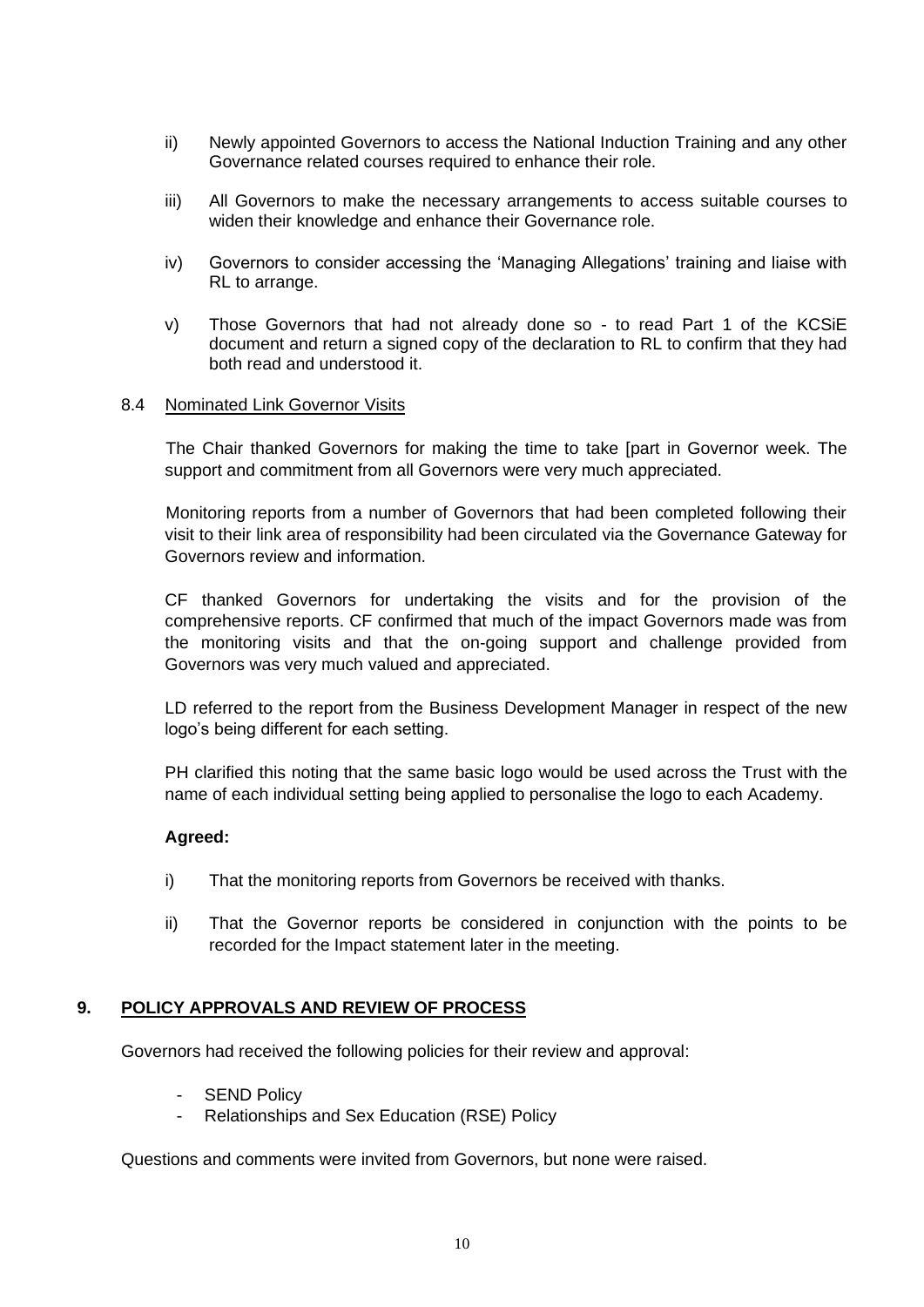**Agreed:** That Governors approve both the SEND Policy and the RSE Policy.

#### **10. WEBSITE COMPLIANCE**

LW referred Governors to the updated checklist circulated via the Gateway for use by Academies to ensure website compliance was maintained. A copy of the checklist was shared on screen.

LW guided Governors through the checklist noting that all updates had been highlighted in red. LW confirmed that she had undertaken a recent review of the website in conjunction with the new checklist with a number of anomalies being highlighted for address.

These included:

The member of staff to contact for parental queries – currently listed as PH.

PH noted that the website was in the process of being re-vamped and that the new Office Supervisor in place was now the named contact.

No details included for the school's owner.

PH confirmed that he did not think that this was applicable to BIT or the Forwards Centre. DS noted that the Academy was a company in its own right and that any liability lay with its members.

PH confirmed that he would make the necessary enquiries and report back at the next meeting.

- 'Meet the Team' Previous members of staff need to be removed.
- Key stage 2 End of Primary Results need to be published on the website.
- Curriculum:

LW referred to issues regarding the Curriculum needing to be broad and balanced at the Forwards Centre if they were named on the EHCP and in the long term all aspects of a broad and balanced curriculum would need to be publicised.

PH/CF confirmed that currently information on the website was limited due to the re-vamp. Once transition to the new site had been completed this and any other omissions would be populated as required.

Pupil Premium Grant Funding Information: LW referred to the information highlighted in red on the checklist noting that the details published on the website were required to be more specific.

CF noted that the amount of PPG received this year was significantly less than last year. The funding for one child attending the Forwards Centre was directed to their school and not the Forwards Centre. PH noted that he would liaise with Carleen Fernside, (CFe) regarding this and what was required to ensure that all details were fully completed.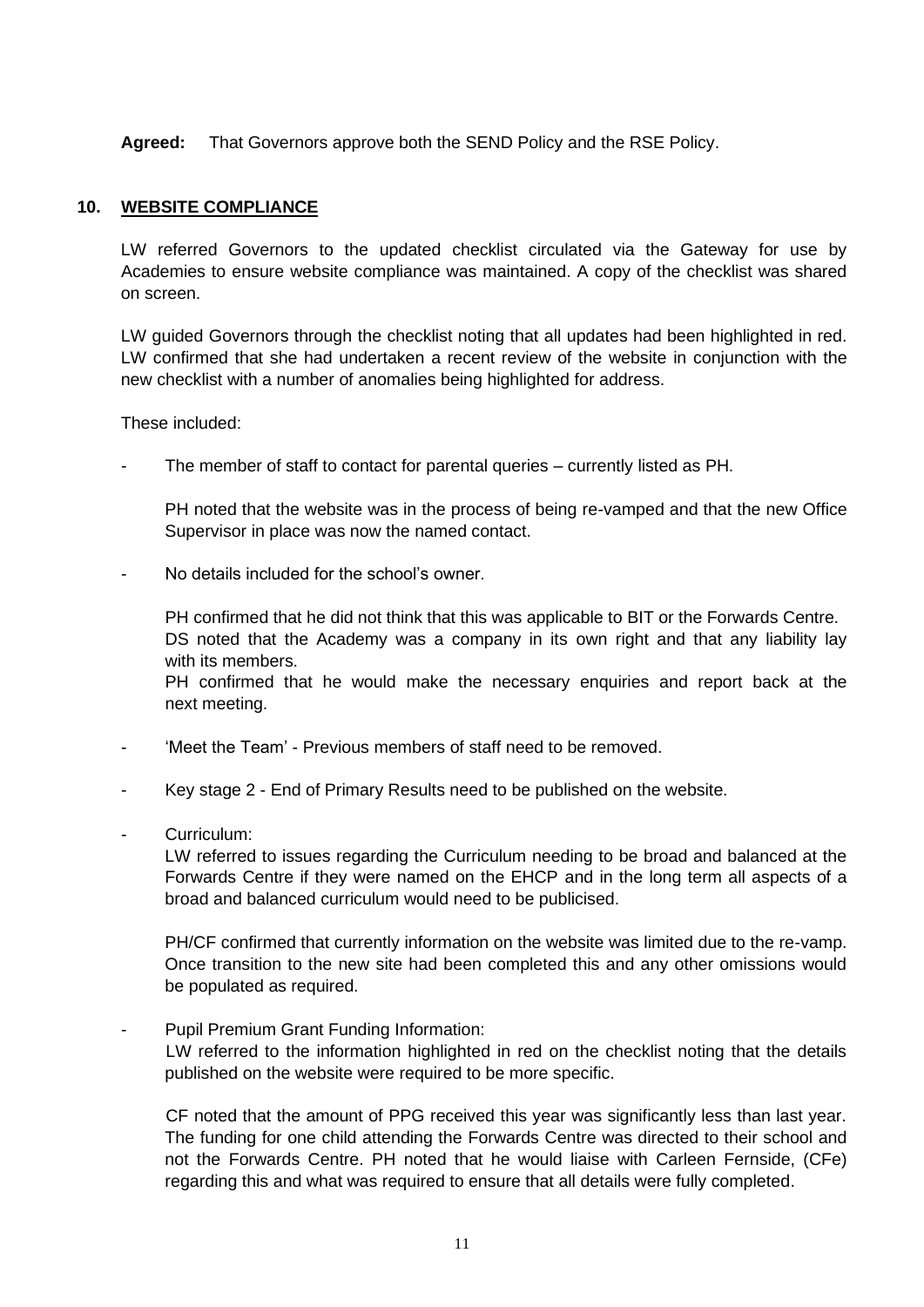Covid Catch-up Premium

CF confirmed that the Forwards Centre had received a small amount of Catch up' funding. However, it was noted that the provision was a 'catch up' provision any way.

- Equality Duty LW reported that the Equality Plan required up dating. PH confirmed that this would be undertaken in the near future.
- Complaints Policy Required reviewing.
- Annual reports and Accounts: DS confirmed that all the necessary accounts would be accessible on the website once the transfer across to the new site had been completed.

SH thanked LW for all her work in reviewing the revised checklist and the Academy's website to ensure that the Forwards Centre remained compliant.

LW confirmed that once the new website was up and running, she would undertake a further review to ensure the website was compliant and in line with the new checklist.

SH referred to the recent Governor induction training attended and the discussion around the need for schools to have their Vision Statement visible on their own school websites. SH suggested that the Vision Statement for the Forwards Centre be publicised on the Forwards Centre website instead of or as well as Trusts site. It was also suggested that this be made prominent, so all stakeholders including pupils, staff, Governors and Parents and any visitors to the site were aware of its content.

PH suggested that he arrange a meeting with CF and SH to look further into this matter.

## **Action:**

- i) PH/VG/DS to review the website and ensure that all points raised were reviewed and corrected as required.
- ii) PH to clarify who should be named on the website as the 'school's owner.'
- iii) LW to undertake a further review of the website following completion of the transition to the new site, with a report back to the board at the summer term meeting.
- iv) CF, PH and SH to further review the Vision Statement and ensure that it was made more prominent on the website.

# **11. OCCASIONAL HOLIDAYS AND IN-SERVICE TRAINING DAYS 2021/22**

The Clerk noted that there would be an additional bank holiday in 2022 to celebrate the Queens platinum jubilee on 3 June 2022 with the traditional late May bank holiday moved to 2 June 2022.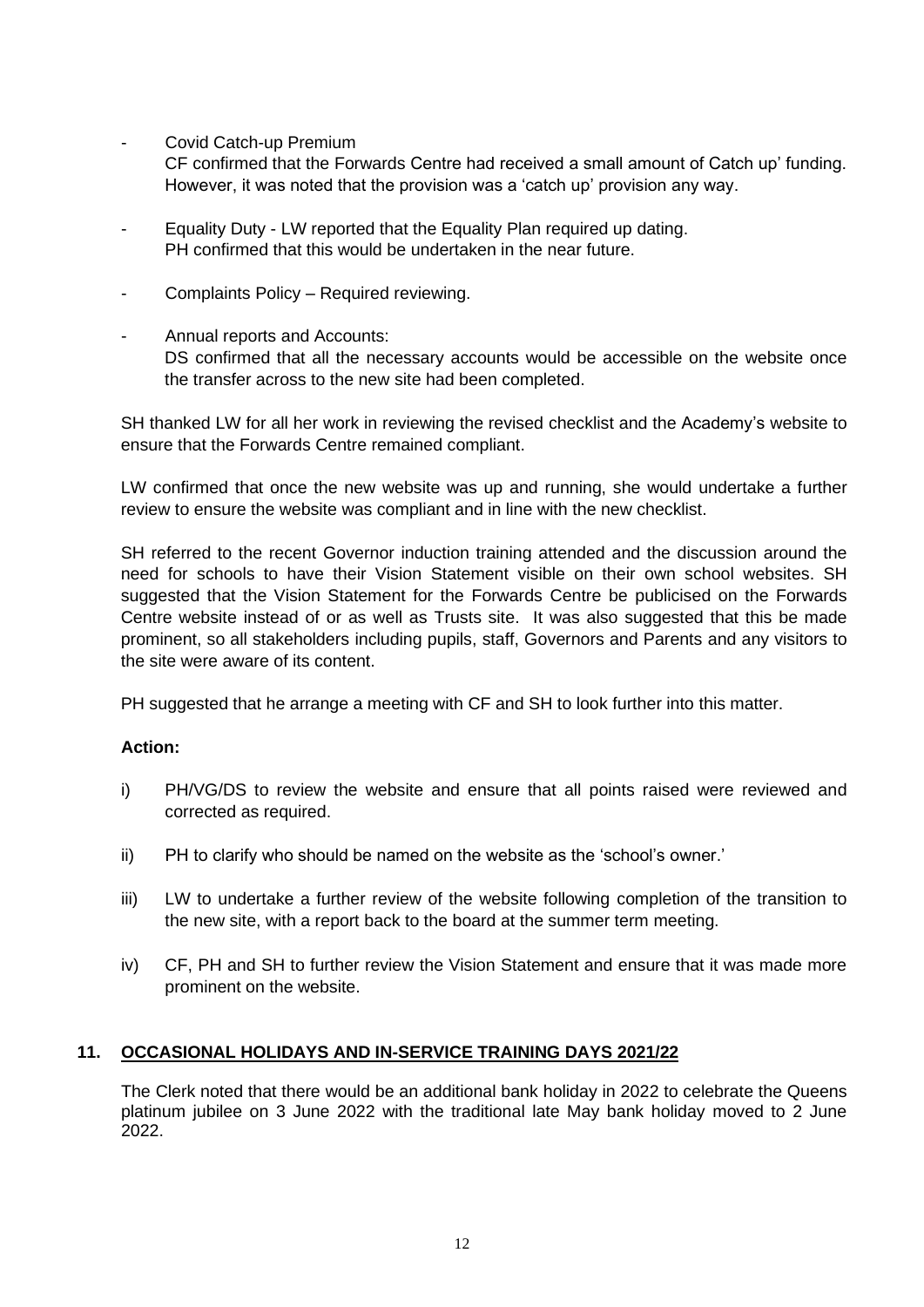The additional bank holiday would occur during the usual summer half term, so should not affect the dates children would be in school. This may provide for an additional occasional day to allocate; further information on this was awaited by the Policy and Performance Team.

DS shared an on-screen copy of the holiday pattern agreed by the Trust which was broadly in line with the LA Model.

## **12. IMPACT STATEMENT**

CF referred to the discussion held earlier in the meeting, the submission of the reports completed following Governor week and Link Governors visits to their area of responsibility. It was noted that this was a major contribution to the impact Governors had on the success of the Centre.

Governors were commended for their support and commitment to the Forwards Centre, this was very much appreciated by CF and his staff team.

CF and PH both noted that whilst impact could be seen from the discussions and agreements made in LGB meetings, it was felt that the majority of the impact made was during Governors monitoring visits to the Centre. The challenge and supportive meetings Governors held with members of staff was very much appreciated and welcomed.

Following review of the visit reports submitted and consideration of the discussions held, and decisions made at this meeting it was:

- **Agreed:** That through the on-going work of the local governors across this cycle of governance, impact could be seen from:
	- Governors attendance to Governor week and the challenge and support provided during meetings with their staff link.
	- The submission of Link Governor visit reports. These being very reflective of the challenge and support in place.
	- A Governor undertaking a review of the Academy's website using the revised checklist to ensure compliance was maintained and highlighting any issues that required to be addressed.
	- The in-depth discussion and challenge presented by Governors in relation to the well-being of a pupil being potentially Missing in Education.

## **13. DATES OF NEXT LGB MEETINGS**

**Agreed:** That the Local Governing Board meeting for the remainder of the academic year 2020/21 be held as follows:

Summer Term: Monday 14 June 2021 at 4.00pm

The Clerk noted that all meetings to continue to be held virtually due to the current circumstances unless otherwise informed.